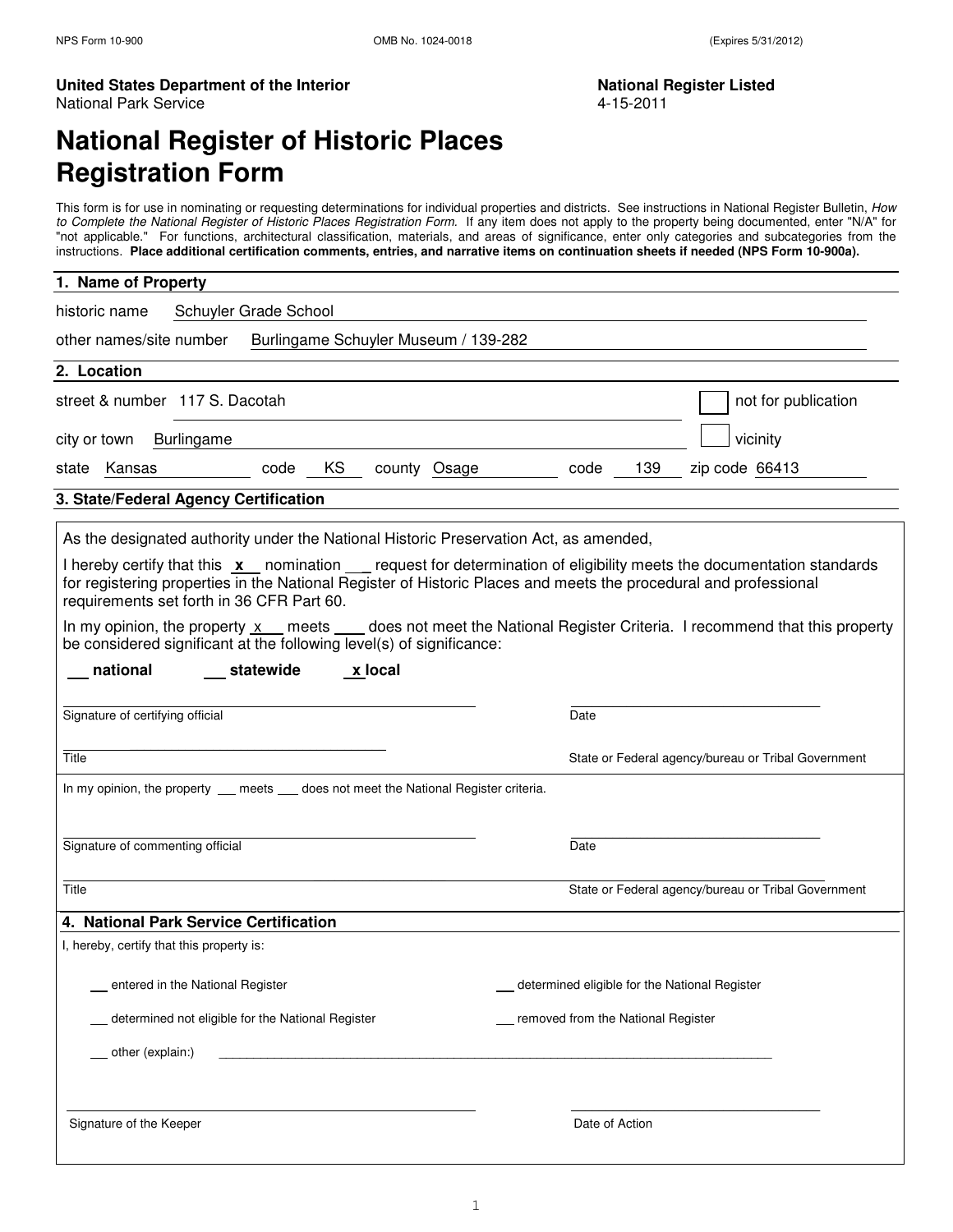### **5. Classification**

#### **Ownership of Property**

(Check as many boxes as apply)



| building(s |
|------------|
| district   |
| site       |
| structure  |
| 1401       |

**Category of Property**  (Check only **one** box)

# **Number of Resources within Property**

(Do not include previously listed resources in the count.)

Osage County, KS<br>County and State

|   |                  |             | Contributing | Noncontributing |              |
|---|------------------|-------------|--------------|-----------------|--------------|
| Χ | Private          | building(s) |              |                 | buildings    |
|   | public - Local   | district    |              |                 | district     |
|   | public - State   | site        |              |                 | site         |
|   | public - Federal | structure   |              |                 | structure    |
|   |                  | object      |              |                 | object       |
|   |                  |             |              |                 | <b>Total</b> |
|   |                  |             |              |                 |              |

# **Name of related multiple property listing**

(Enter "N/A" if property is not part of a multiple property listing)

## **Number of contributing resources previously listed in the National Register**

| Historic Public Schools of Kansas                                           | 0                                                                |
|-----------------------------------------------------------------------------|------------------------------------------------------------------|
| <b>6. Function or Use</b>                                                   |                                                                  |
| <b>Historic Functions</b><br>(Enter categories from instructions)           | <b>Current Functions</b><br>(Enter categories from instructions) |
| Education/school                                                            | Recreation and culture/museum                                    |
|                                                                             |                                                                  |
|                                                                             |                                                                  |
|                                                                             |                                                                  |
|                                                                             |                                                                  |
|                                                                             |                                                                  |
| 7. Description                                                              |                                                                  |
| <b>Architectural Classification</b><br>(Enter categories from instructions) | <b>Materials</b><br>(Enter categories from instructions)         |
| Late Victorian/Romanesque                                                   | foundation: Stone                                                |
|                                                                             | walls: Brick                                                     |
|                                                                             |                                                                  |
|                                                                             | Wood shingle<br>roof:                                            |
|                                                                             | other: Stone ornament                                            |
|                                                                             |                                                                  |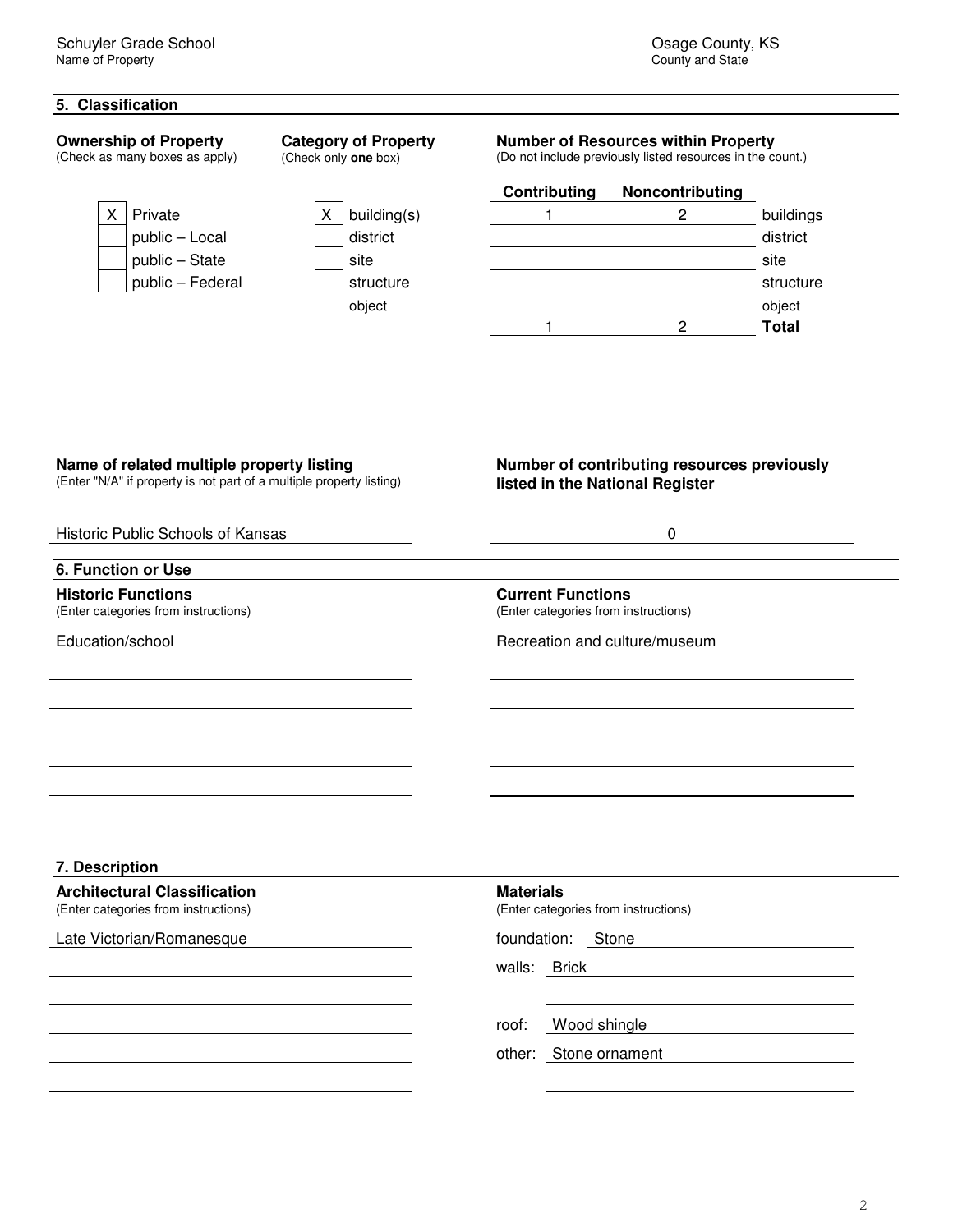### **Narrative Description**

(Describe the historic and current physical appearance of the property. Explain contributing and noncontributing resources if necessary. Begin with **a summary paragraph** that briefly describes the general characteristics of the property, such as its location, setting, size, and significant features.)

## **Summary**

Schuyler Grade School, 117 N. Dacotah, Burlingame, Kansas, is located one block south of the main Burlingame business district on Santa Fe Avenue. It is situated on the northwest corner of the intersection of Dacotah and West Fremont Streets. A residential neighborhood of detached single-family houses extends to the west and south. The main elevation faces east. The building is set back from both streets with a large vacant lot (probably used as playground) to the north and two contemporary utility buildings on the site to the west. The school is a rectangular two-story brick masonry building on a raised basement with a foundation of rock-faced coursed limestone blocks. This late example of the Romanesque Revival style has restrained ornamental brick belt courses, recessed panels, round-arched masonry openings, a brick eave cornice, and smooth-cut stone detailing. The main block has a recessed entrance bay surmounted by a hipped roof with a central gabled roof dormer flanked by two hipped-roof dormers. There is a central hipped-roof bay projecting from the rear. A Modern-style addition with a flat roof extends from the rear facade to the west.

#### **Elaboration**

#### Property type

The Schuyler Grade School, Burlingame, Kansas, is an example of the "town schools:" property type. Town schools were generally those schools located in cities of the third class (between 250 and 2,000 population) but this property type was not classified solely on population. The town schools were characterized by the fact that typically one school (or one grade school and one high school) served the entire town. The town graded school did not necessarily evolve into the modern elementary school as it did in Burlingame. The Schuyler School is an early example of this property type and the Romanesque style is also unusual since many town schools were built later in early twentieth century revival styles.<sup>1</sup>

#### **Exterior**

L

The building has a symmetrical façade with three bays which reflects the interior arrangement of four main classrooms with a central hallway and stairway. On the second floor, the former library is located above the entrance between the classrooms.

A tall exterior brick chimney rises on the north side of the projecting rear bay. There is contemporary composition roofing. The sides of the roof dormers are sheathed with wooden shingles. There are metal pipe railings, concrete steps and entrances in below-grade window wells on the north and south sides. The area In front of the school to the east is paved with concrete panels.

Ornamentation is a significant element of the architectural integrity of the Schuyler School building. The rock-faced stone foundation provides a contrast to the smooth-cut white limestone water course and the pressed red brick masonry walls. There are projecting smooth-cut stone window sills. Brick masonry walls are laid in running bond. There is a contrasting broad brick belt course above the first floor windows, a narrow raised brick belt at the sills of the second floor, and the windows are accentuated by a broad belt course with round Romanesque arches above the windows. The eave is ornamented by a brick course with small recessed panels and a wooden fascia board. The central entrance is distinguished by battered raised brick pillars with carved stone capitals. These features support a projecting molded stone cornice and raised brick pillars ornamented by a set of recessed brick panels, stone blocks, a metal panel with the school's name in raised letters, stone window sills and round-arched brick ornamentation above the second floor windows. Three dormers with recessed lights ornament the roof. The flanking dormers have stone sills and an upper stone belt course. The central dormer has stone sills, stone blocks above window, a projecting stone shelf, and stone eave ornamentation. The north and south facades have three bays with paired symmetrical windows in openings outlined by raised piers with ornamental stone caps.

<sup>&</sup>lt;sup>1</sup> Brenda R. Spencer, "Historic Public Schools of Kansas," Multiple Property Documentation Form (MPDF) 2005, Section F, 34-35.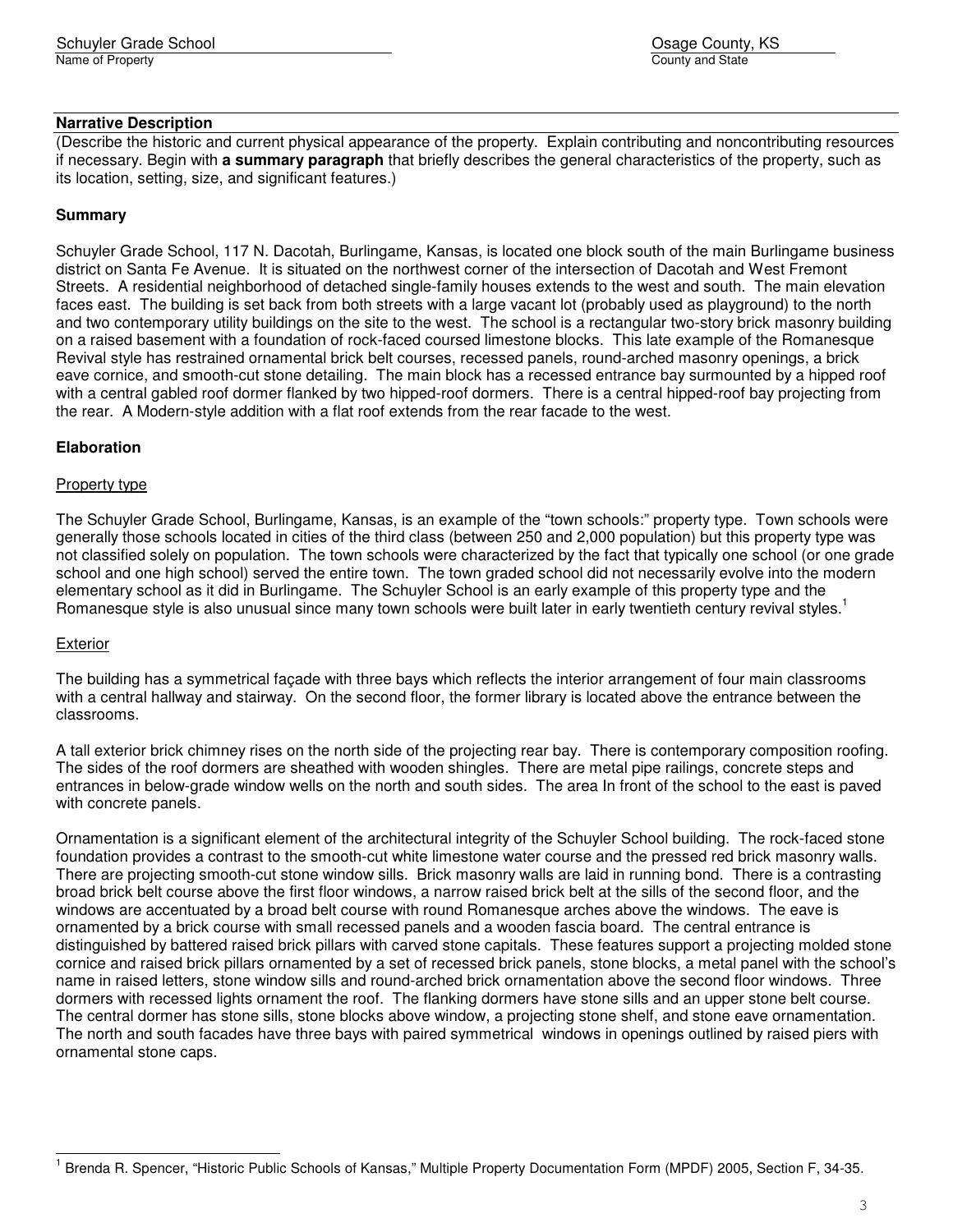#### Interior

Generally, the interior of the Schuyler Grade school, particularly on the main first and second floors, retains its original plan and typical room configuration. There is an entrance hall and central stair with four large classrooms, two on each main floor. Each classroom has a long cloakroom extending from the interior rear corners into the central rear bay. There is a former library with two rooms on the second floor above the central entrance (see plan drawing ca. 1954).

The first floor landing has a wooden stair ornamented with large recessed panels, a large square newel post with a molded cap, square balusters decorated with upper and lower grooves, and a molded stair rail leading to a second floor landing with a similar railing. There are wooden baseboards and plaster walls and ceiling. The classrooms and cloakrooms are less altered. There are wooden floors (now covered with carpet), wooden baseboards and window moldings. The walls are covered with plaster and most chalkboards and bulletin boards remain in place on the walls. Original vertical beaded board wainscoting and moldings remain in the second floor landing, the former library, and cloakrooms. The former library has wooden shelves and cabinets.

## **Alterations**

Despite alterations, the overall level of architectural integrity of the Schuyler School building is good. According to the "Historic Public Schools of Kansas" MPDF, one of the most common alterations to historic public schools is the replacement of windows and doors. In the Schuyler School, original wooden double-hung windows have been replaced with aluminum windows, probably in 1955 when the Modern-style wing was added to the west.

There are rectangular single-light windows in the basement covered with metal security grates. Other windows are 1/1 double-hung sash in aluminum frames. The upper sashes have been covered on the exterior. Basement windows to the north and south have been covered. There are rectangular fixed lights in the narrow dormer windows. Generally, the 1/1 sash pattern has been maintained and the original masonry openings are intact. Although the existing windows are serviceable, this alteration could be reversed with reconstructed windows. The upper segments of the round-arched window openings on the east and west elevation have been covered. Similarly, the main entrance has been altered. It has been covered on the exterior and paired doors with aluminum frames have been installed in the main east entrance. The transom area has been covered. Also, there are metal doors in the north and south basement entrances. Masonry openings in the rear west façade on the second floor were filled and first floor openings were altered to accommodate the west addition. One of the second floor windows has been converted to an exit. Metal roof vents have been installed in the west side of the main roof.

Typically, the interiors of historic schools have been remodeled with contemporary finishes and fixtures. This occurred in the Schuyler School in the basement, the entrance hall, and stairway, but the stairway to the second floor, the classrooms, and the historic interior plan are largely intact. When the Schuyler School was remodeled in 1955, the main recessed entrance was enclosed. The stair to the basement also was relocated. The floors have been covered with carpet. Contemporary solid wooden entrance doors in metal frames have been installed in the doorways from the hall to the classrooms. Contemporary suspended ceilings have been installed in the second floor landing and hall as well as the first and second floor classrooms.

According to the MPDF, historic grade schools often have additions and additional classrooms were added to the Schuyler School.<sup>2</sup> Although the flush connection to the historic building is less appropriate than contemporary preservation practice would dictate, the horizontal, one-story addition with a flat roof was attached to a rear façade and, from the east, north, and south, the building's original tall two-story form is obvious and intact. The site also has been altered with the construction of two accessory buildings, but most of the school property remains and the newer buildings are unobtrusive.

#### Exterior, rear addition

L

The rear addition is a one-story brick masonry structure on a concrete foundation. The rear wing has a flat roof. The north and south facades have two banks of eight 1/1 double-hung windows in bright aluminum frames. There is a rear entrance with paired metal entrance doors to the west with a portico on two poles. In the northeast corner, there is a small boiler room under the former boys' bathroom. The boiler room is accessed from the outside on the north side. Two metal fire escape stairs from the rear of the historic block are mounted on the east end of the addition.

<sup>&</sup>lt;sup>2</sup> Spencer, "Historic Public Schools of Kansas," F-36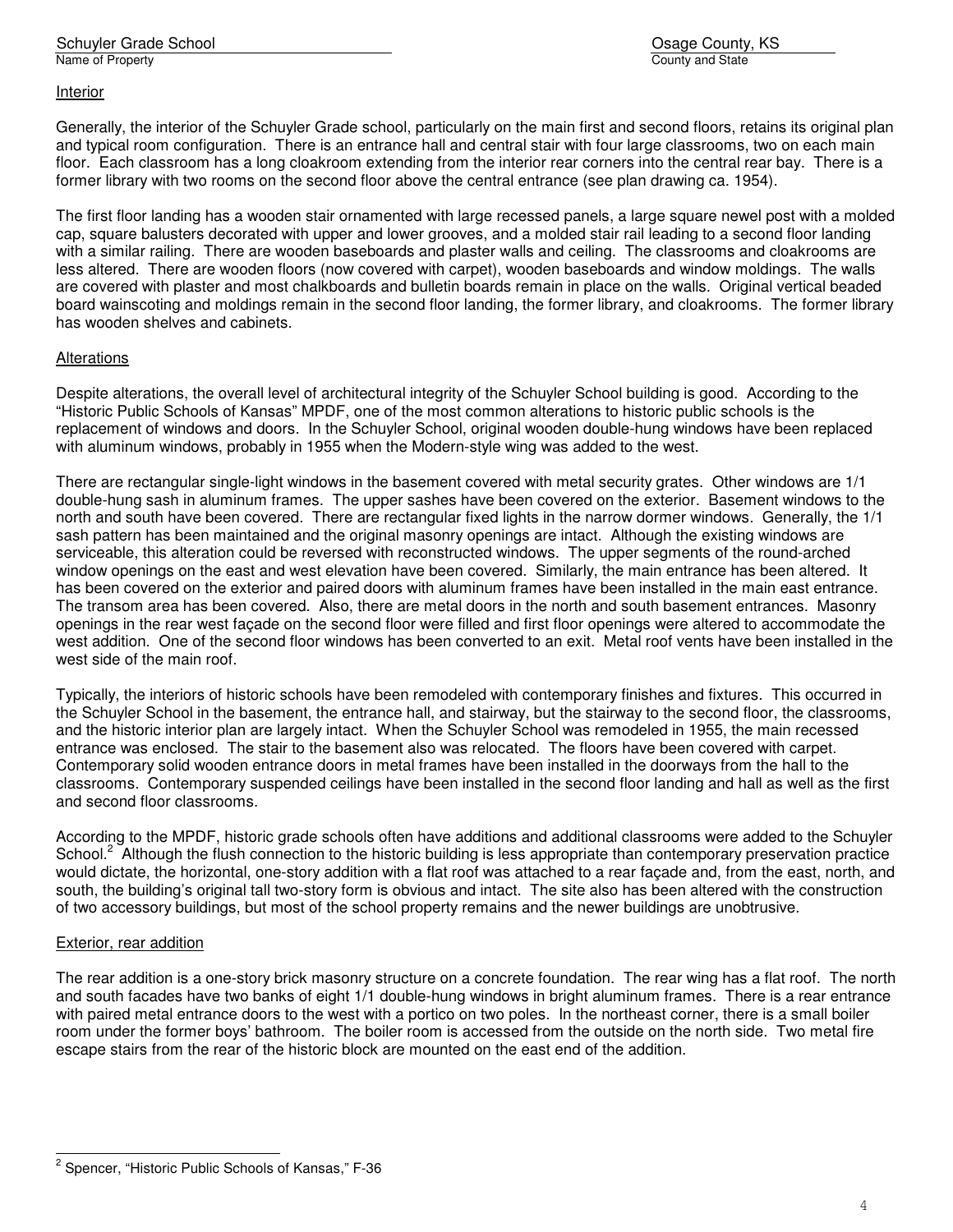#### Interior, rear addition

In the addition, there are two bathrooms and four classrooms divided by a wide hallway. A short flight of steps leads down to the rear entrance. Interior partitions are constructed of concrete block. Most of the interior features remain intact. There are glazed wooden entrance doors, concrete floors with vinyl tile, and suspended ceilings. Free-standing partitions shielding coat racks are not original, but were installed by 1976.

#### Accessory Buildings (2, non-contributing, ca. 1975, 2000)

West of the historic Schuyler School and the addition stands a long, rectangular concrete block building with a side gable roof. The estimated construction date is ca. 1975. The building is oriented north and south with the four entrances facing a driveway and the addition to the east. The building has three bays with glazed metal entrance doors and 1/1 doublehung windows. There is a garage door entrance in the north end of the building. A lower wing with a wide entrance has been added to the north end of the building. Northwest of the former grade school, there is a small rectangular building with a gabled roof. The estimated construction date is ca. 2000. It is sheathed in plywood with a garage door entrance to the west facing the driveway. Both accessory buildings have composite roofing.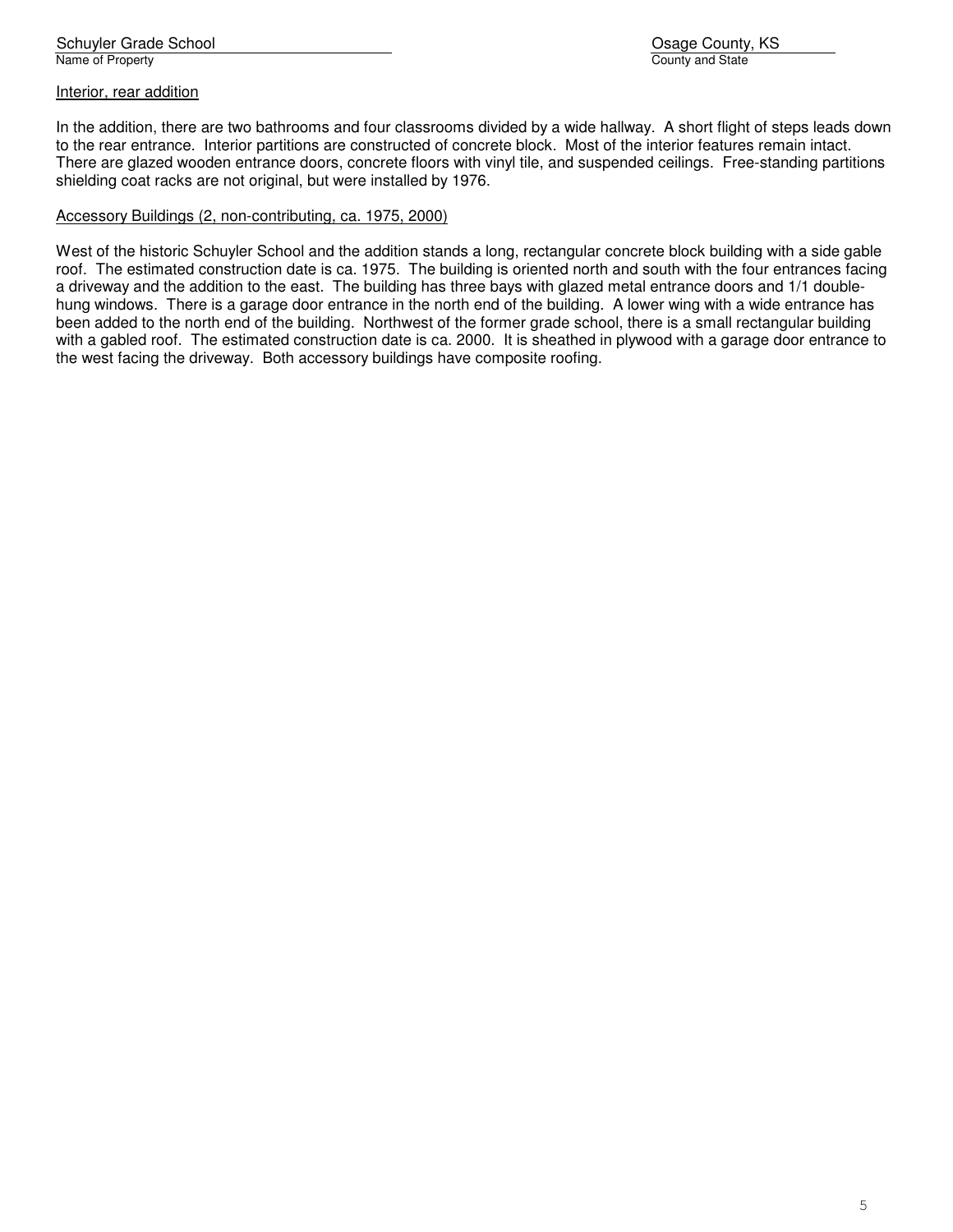Name of Property

## **8. Statement of Significance**

#### **Applicable National Register Criteria**

(Mark "x" in one or more boxes for the criteria qualifying the property for National Register listing)

A Property is associated with events that have made a significant contribution to the broad patterns of our history.



C Property embodies the distinctive characteristics of a type, period, or method of construction or represents the work of a master, or possesses high artistic values, or represents a significant and distinguishable entity whose components lack individual distinction.



# **Areas of Significance**

(Enter categories from instructions)

Education

Architecture

**Period of Significance** 

1902—1961

#### **Significant Dates**

1902

#### **Criteria Considerations**

(Mark "x" in all the boxes that apply)

#### Property is:

| A | Owned by a religious institution or used for religious<br>purposes. |
|---|---------------------------------------------------------------------|
| B | removed from its original location.                                 |
|   |                                                                     |

| $\Box$ C a birthplace or grave. |  |  |  |  |
|---------------------------------|--|--|--|--|
|---------------------------------|--|--|--|--|

- D a cemetery.
- E a reconstructed building, object, or structure.
- F a commemorative property.
- G less than 50 years old or achieving significance within the past 50 years.

#### **Significant Person**

(Complete only if Criterion B is marked above)

N/A

#### **Cultural Affiliation**

N/A

#### **Architect/Builder**

W. F. Schrage, draftsman

J. F. Mehl, contractor

#### **Period of Significance (justification)**

Constructed in 1902, the Schuyler School served as a school for the Burlingame community until 2001. The period of significance begins in with the construction of the school in 1902 and ends in 1910 with the fifty-year cut-off date established by the National Park Service to provide sufficient passage of time to allow objective evaluation of the historic resource eligibility at the time of its listing.

#### **Criteria Considerations (explanation, if necessary)**

N/A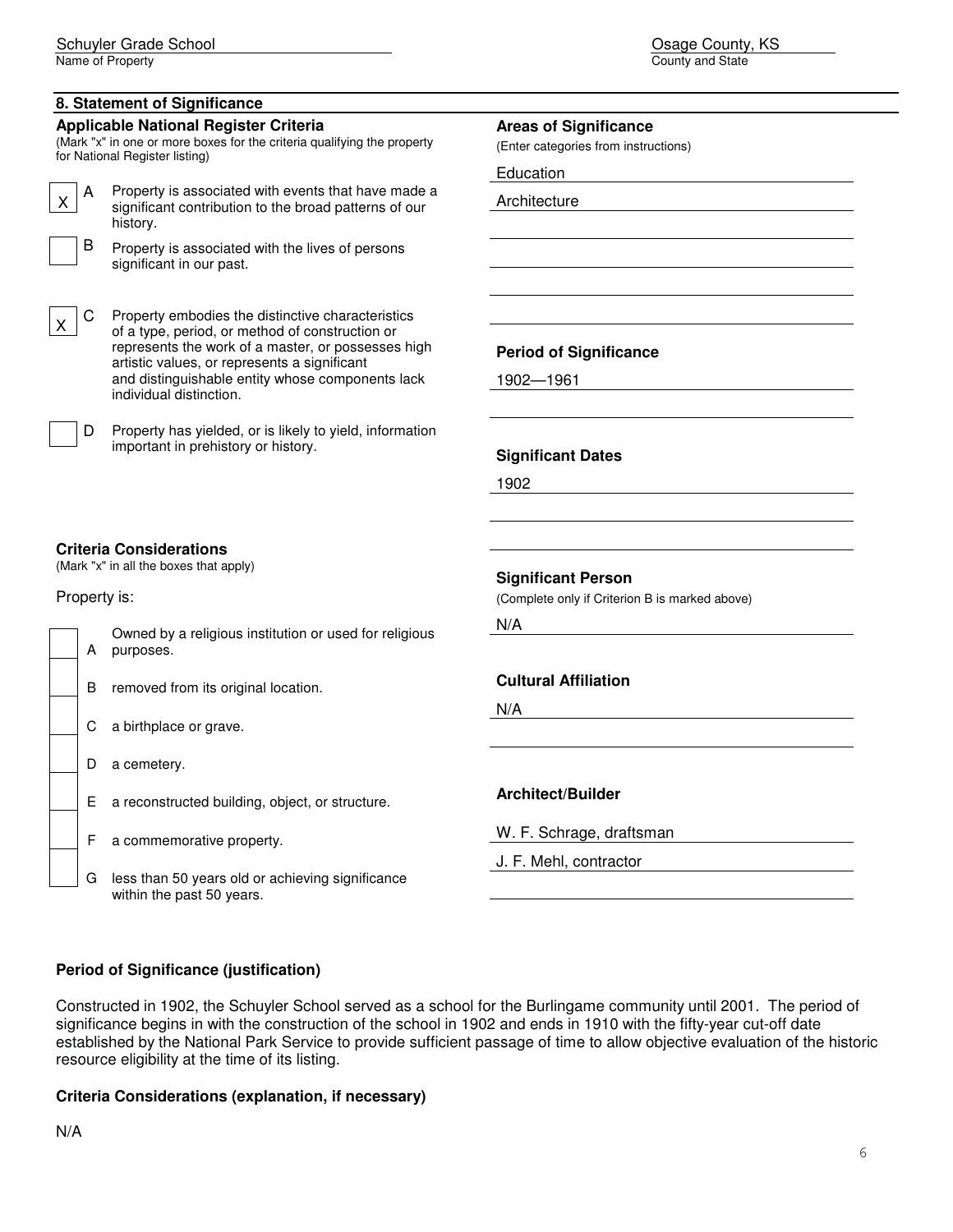# **Narrative Statement of Significance**

(Provide a summary paragraph that includes the level of significance and applicable criteria. Elaborate on the property's history and arque the property's significance according to the criteria selected.)

**Summary** (provide a summary paragraph that includes level of significance and applicable criteria)

The Schuyler Grade School (1902) is being nominated to the National Register of Historic Places under Criterion A for its association with significant developments in the history of education in Kansas. It is locally significant. Even with alterations to the 1902 school building, the school is eligible under Criterion C for architectural significance as a turn-of-thecentury example of a Romanesque style school building with a Modern-style addition. The context for historic schools in Kansas has been outlined in the Multiple Property Documentation Form (MPDF), Historic Public Schools of Kansas (2005). Schuyler School is an example of the Town Graded School property type and meets the registration requirements stated in the MPDF. Despite a mid-twentieth century addition and replacement windows, the original building has good exterior integrity and most of its original interior plan form with a high degree of interior architectural integrity. This evolution is consistent with typical patterns of development in Kansas towns documented in the MPDF. As many communities grew in population after 1945, additions to existing schools provided more space and improvements for a growing population of young students.

During the early twentieth century, the standardization movement in education attempted to equalize teacher qualifications, textbooks, and school buildings and led to the standardization of schoolhouses as well as school instruction. The Schuyler School plan is a representative example of a rectangular two-story two-room plan that became popular during this period. As the Schuyler School exemplifies in its form, hipped roofs became popular by the early 1900s and "the typical town schools were symmetrical in design with a central entrance that was usually the architectural focal point of the building. The schools were typically two stories with a basement, although one and three-story examples can be found. In its conservative architectural style, the Romanesque Schuyler School is more characteristic of the Late Victorian period than the Progressive Era. Spencer concluded that, by the 1920s, Classical Revival, Beaux-Arts, Colonial, and Mission/Spanish Revival dominated the design of city schools.<sup>3</sup>

## **Elaboration**

Schuyler Grade School was constructed on the site of the former Osage County courthouse and named in honor of one of Burlingame's founders and most important community leader. Not long after his death in 1872, Philip Church Schuyler was described, "every town must have a father, some one who patiently brings it up by hand from its swaddling clothes period till it can stand alone. Such was Judge Schuyler of Burlingame. He laid it off, was president of the first town company, stood its sponsor when it was named, and was its next friend during all its career until his death. Politically Judge Schuyler was an old-fashioned abolitionist, and his prime object in coming to Kansas was to aid in making it a free state. He was a descendant of the old revolutionary Schuyler (family) and a lover of his country… He was a man of great credit and influence among the free state party. He was a gentleman of culture, and fine natural ability, an eloquent orator, a supple and dangerous debater, and a writer of pure vigorous English. He was elected secretary of state under the first free state organization and was afterwards nominated and elected to the same office under the Lecompton constitution."<sup>4</sup>

What is now Santa Fe Avenue was the northern boundary of Schuyler's original land claim. He donated the lots upon which the first Osage County courthouse, a stone building in Burlingame, was erected. After the county seat moved to Lyndon, the school district purchased the property from the Schuyler heirs to construct a new school at that location.<sup>5</sup>

In the spring of 1855, Phillip Schuyler and Samuel Caniff located claims where the town of Burlingame now stands. Town founders boasted in a promotional pamphlet of May, 1857, "the location of Burlingame is not equaled—certainly not surpassed—by any point on this road [Santa Fe Trail] at all suitable for a town. It lies on a beautiful piece of land gently sloping to the East, on the border of Switzer [sic] Creek; the Santa Fe Road passes on its main street thro' the town East and West—gentle bluffs rise on the West and South, which protect the town somewhat from the heavy winds in the winter and spring, that prevail in this country."<sup>6</sup> Today the two-block long commercial district is situated east-west along Santa Fe Avenue, the route of the historic Santa Fe Trail and present-day Highway 56

 3 Spencer, "Historic Public Schools of Kansas," Section E, 18-20.

<sup>&</sup>lt;sup>4</sup> Osage County Chronicle 27 December 1872.

<sup>&</sup>lt;sup>5</sup> Burlingame Enterprise 4 January 1912.

<sup>&</sup>lt;sup>6</sup> Burlingame Town Association, "Burlingame: Kansas Territory, Its Location, Present Improvements and Future Prospects," (Topeka, KS: Ross Brothers, 1857), 9.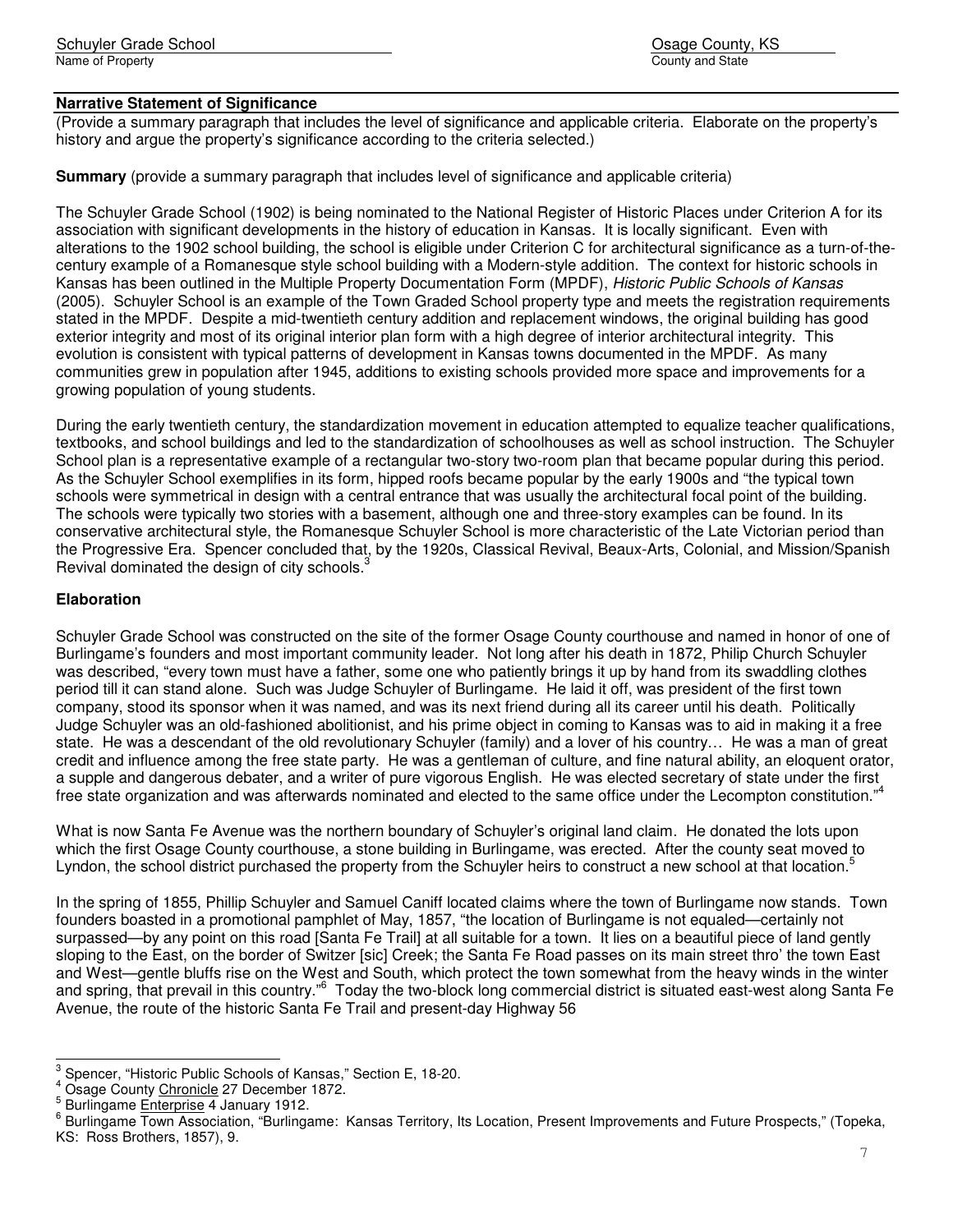Schuyler Grade School **Osage County, KS** School Osage County, KS Name of Property County and State County and State County and State County and State County and State County and State County and State County and State County and State County and State County and State County and State C

Schuyler and Caniff surveyed the new town in 1857 and it was named Burlingame on January 30, 1858. On February 1, 1858, the Burlingame Town Company was incorporated. Members of the company included Phillip C. Schuyler, Samuel R. Caniff, George Bratton, John Drew, N.P.B. Schuyler, and James Rogers. On February 18, 1860, the Territorial Legislature granted a charter and approved the incorporation of the town of Burlingame. Residents elected Phillip Schuyler the first mayor. In the spring of 1861, the county seat was located at Burlingame. By 1870 Burlingame became a city of the third class.<sup>7</sup> In 1875 a majority of citizens demanded a more central location for the Osage County seat and the seat of government was moved to Lyndon.

Railroad building was essential to town growth in the post Civil War period. Residents of Osage County voted for bond issues to support their construction and the Atchison, Topeka, and Santa Fe Railroad completed its line to Burlingame in September 18, 1869. In 1880 the Manhattan, Alma, and Burlingame Railroad was built to transport the coal that Osage County miners began to produce. This line later became a branch of the AT &SF Railroad

Burlingame was booming early in 1888. As one reporter boasted, "there are eight grocery stores here… There are three dry goods and general stores, one very large furniture store, three drug stores. Filley and Son have a very large hardware store, occupying the handsomest brick block in the city, fifty feet front, 125 feet deep and two stories high stored with everything in their line from a tack to a traction engine. There are three livery stables, three lumber yards, one jewelry store, three millinery stores, and without further enumeration it can be said that there are butchers and bakers and the rest of the trades represented." Also, the reporter commented, "there has been considerable building, mainly business houses, during the last year."<sup>8</sup> By 1910, the population of Burlingame was 1,422.

In 1897 the old two-story stone courthouse building was being used as an elementary school. There were 154 children, aged from five to nine years, enrolled. Fifty-six attended all day; forty-three attended school in the morning and fifty-six in the afternoon. Clearly, this crowding was unsatisfactory. Furthermore, as a reporter commented, "it may be that it is yet perfectly safe, but the fact that, in the northwest corner of the second story, the ceiling has pulled away from the wall or the wall from the ceiling, so that there is a gap of about four inches, does not tend to increase one's confidence in the safety of the structure."<sup>9</sup> At a school board meeting in May, 1897, board president Major H. Dubois explained that three years ago the school board called a meeting to consider the question of a new building. A committee was appointed but nothing came of the effort. Since then he said that the board "has kept an eye on the building, has watched it closely and only temporary repairs have been put on it." He added that a two-story brick building with outside measurements of 43 by 50 feet, with hall 26 x 12 feet, cloak rooms 31/2 x 13 feet, all with ceilings of the first story 13 feet high and of the second story 121/2 feet high, could be put up for about \$6,000. After discussion, the school board decided to "build on the present site providing a satisfactory title can be obtained."<sup>10</sup>

Even after this decision, four years passed before construction began and the first attempt was unsuccessful. In 1901 the first contractor for building a new school was fired and in 1902 his masonry was torn down and a new structure begun. This time the school board received the commodious and handsome building that they had envisioned. As the Burlingame Enterprise reported on August 22, 1901, "the impression has gotten out that Contractor Schultz [sic, also identified as Schrage?} was never notified legally or otherwise to stop work on the new school house. The first point is that the school board ordered the work stopped four times. First a verbal order was given on July 8<sup>th.</sup> Second, a written notice was given on July  $9<sup>th</sup>$ . Third, a verbal notice the next morning after the indignation meeting held in the city building. Fourth, on Thursday evening immediately after the adjournment of the annual school meeting. Whether the notices were in proper form and legal is another matter."<sup>11</sup>

Construction began again in the spring. The *Enterprise* reported that "work will commence today" [April 3, 1902] on the new school house. The other newspaper in Burlingame, the Chronicle, described the first step on April 4. "The school board got tired of trying to effect a settlement with the contractor for the school building and set a dozen men to work yesterday to yanking the foundation out so that another building can be commenced. The men did not have any great amount of trouble getting the wall to come down. A push with a pick would send over pieces of the wall which would fall to the ground like so much loose stone and sand. The mortar did not set and appears like nothing more than whitened sand. There can be no doubt in the mind of anyone who took a look at the wall as to the inferior quality of it. In several places, especially on the west side, there were cracks running from top to bottom of the wall and one in particular was opened so wide that the hand could be put into it. The work of putting up the new building will go along under the supervision of J. F.

 7 William G. Cutler, History of the State of Kansas (Chicago, IL: A. T. Andreas, 1883), Osage County, Part 5, 1-2. Accessed online 4 December 2009 at http://www.kancoll.org/books/cutler/osage/osage-co-pt.html, 1-3.

<sup>&</sup>lt;sup>8</sup> "About Burlingame," Topeka Capital 31 March 1888.

<sup>&</sup>lt;sup>9</sup> Osage County Chronicle 20 January 1897.

<sup>&</sup>lt;sup>10</sup> Osage County Chronicle 27 May 1897.

<sup>&</sup>lt;sup>11</sup> Burlingame *Enterprise*, "News Notes," 22 August 1901., p. 5, col. 4.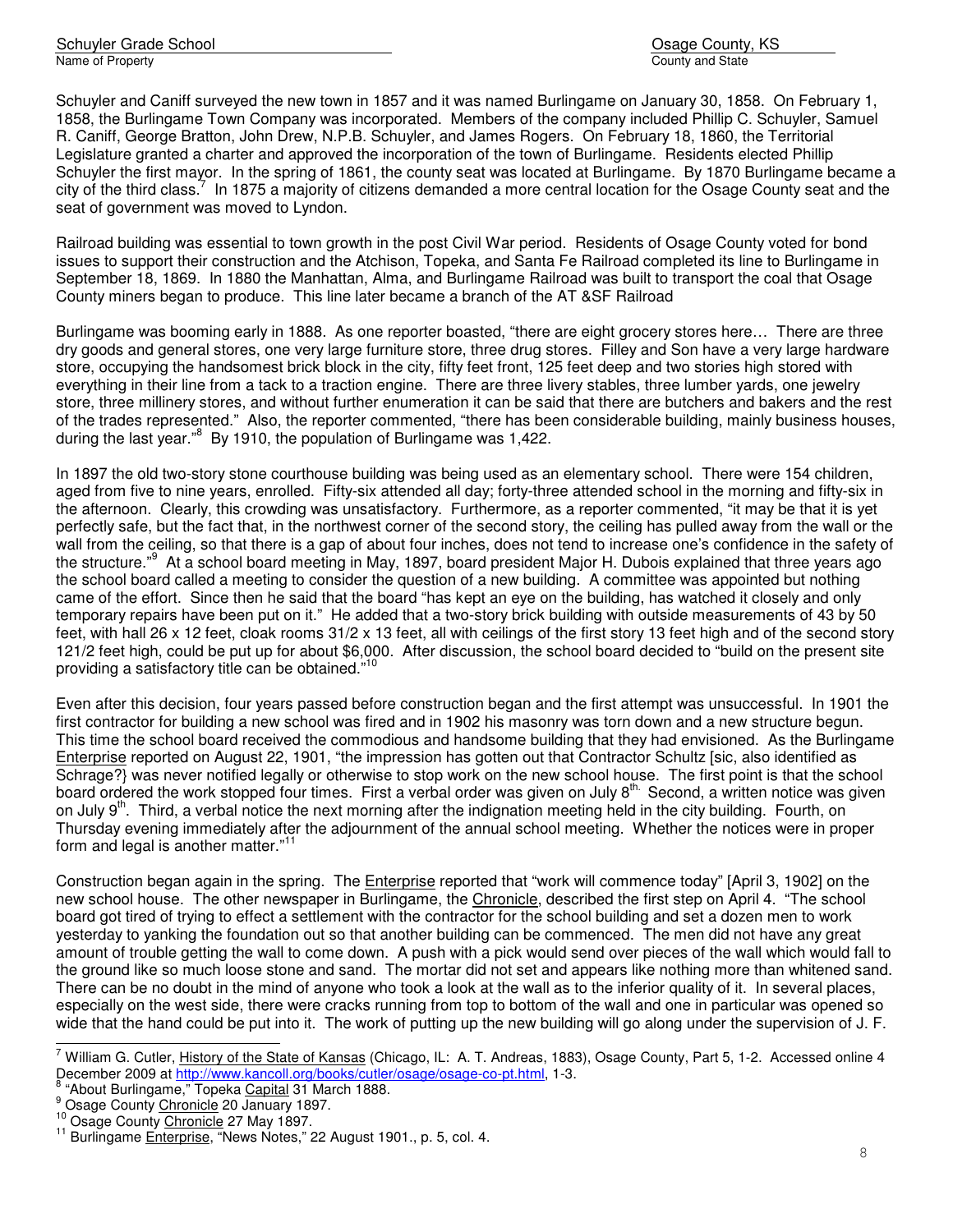Schuyler Grade School **Osage County, KS** School Osage County, KS Name of Property **County and State** 

Mehl, and this in itself insures a good building. It will be located a little south and east of the foundation just taken out. The cost of the new building will be about \$6100.00"<sup>12</sup>

On May 15, the Enterprise commented, "the stone for the new school house is a blue limestone from the George Mader quarry north of town. The quality of the stone is the best in this locality." On May 16, the Chronicle described the new structure under construction in very personal terms, "the foundation on the new school building is nearing completion. It is a might good wall that is being put in. The plans are entirely different from the others discarded. There will be four school rooms to the building and an extra room for the library. The hall will be in the center, and Miss Adams and Miss Haller will each have one of the ground floor rooms. Miss Rehbein's scholars will be brought to the new building and occupy on of the upstairs rooms. The library will be upstairs over the hallway. It will have a nice room. That will leave one extra room which no doubt will be needed as the school is growing. Miss Vaughn's room is now over-crowded, she having seventynine pupils. It will require another teacher as it is too large a number for one teacher to handle. The brick work will be commenced on the new building in about two weeks. The brick is here, being the same grade as is used on the Rulison building. Mr. Pratt [sic, Issac Platt?] of Lyndon, who had charge of putting up that building, will have charge of the brick work on the school building."<sup>13</sup> Local brickmakers George and Arthur Ramskill furnished about 100,000 brick for the school house. The Enterprise commented that their brick was used for the inside wall of the new school house so the pressed face brick may have been imported.<sup>14</sup>

At a ceremony July 8, 1902, the cornerstone of the eagerly awaited new school house was laid. In her address, Mrs. Effie Miner, noted that "this building is erected on one of the historic spots of the old town." There was music; attorney C. H. Curtis presided and a large crowd attended.<sup>15</sup> Unfortunately, the new school building was not completed in time for the opening of school in September and classes were dispersed throughout the town. As the Chronicle reported on September 19, "school will commence next Monday. Miss Haller's room will be in the Oliver building next to the Chronicle office. Miss Conley's room will be in the city building, and Miss Arnold's in the basement of the High school building. The new building will be done some time between Thanksgiving and Christmas." In fact, the community had to provide additional funds for the long-needed building. According to the Chronicle on November 19, "the building that has been commenced and is nearly completed for the primary school is a fine structure. It is well made of good material throughout. It is large, roomy and will serve the purpose for generations. Anyone who will take the pains to go and examine the structure must be convinced that from foundation to roof-top it is a good building. It is going to take some more money to complete it, and while doing so the best plan is to do it well. A petition has been circulated for bonds to the amount of \$2500 to finish it. This should have the general support of the district."<sup>16</sup>

A city bond election scheduled for November 20 was called off because the petition was incorrectly worded. Although a second vote in December affirmed support for the bond issue, it did not carry because the issue required a majority of all voters in the districts and there were not enough "yes" votes. Finally, in an election on January 2, 1903, 570 votes out of the 985 registered voters were cast with only 7 votes against the bond issue. With this success, the school board could actually pay for the nearly completed building.

Local newspapers described the new building and its operation with a full measure of civic pride and provided a glimpse of a typical turn-of-the century town graded school. The first classes were held in the new building in January, 1903. On January 29, 1903, the Chronicle boasted, "Burlingame is proud of her new school building and she has a perfect right to be. A neater, more up-to-date school building of its size does not exist in Kansas. The material used in its construction is the best obtainable and the quality of the workmanship is beyond criticism. The rooms are all well lighted, ventilated and heated and have the appearance of a comfortable room at home rather than the usual dinginess of school rooms. Of these rooms there are four to be used as class rooms and one as a library. This room will answer the purpose very well until the new Carnegie Library is erected in the city park after which it will be a good place for the "trimming down" of the young aspirant who disobeys his teacher or plays the game commonly known as "hooky." At present there are three classes in the new building; the primary taught by Miss Ada Haller and also the first and second grade conducted by Miss Alberta Conley and Sophia Arnold, three of as good a teacher as ever graced a school room. Yes, Burlingame is proud of her school and their Principal and teachers are proud of its efficient school board and prouder yet of the bright intelligent pupils. God bless them."<sup>1</sup>

<sup>16</sup> Osage County Chronicle, 19 November 1902.

j.

<sup>&</sup>lt;sup>12</sup> Burlingame Enterprise, "News Notes," 3 April 1902, p. 5, col. 1; Osage County Chronicle 4 April 1902. Mehl was a Burlingame resident. According to the 1910 Federal census, J. F. Mehl was a 54-year-old "house carpenter" with a wide and three grown children in his home (this information provided by Sarah Martin, National Register coordinator).

Osage County Chronicle 16 May 1902; Burlingame Enterprise, "News Notes," 29 May 1902, p. 5, col. 1.

<sup>&</sup>lt;sup>14</sup> Osage County Chronicle, 2 June 1902; Burlingame Enterprise 5 June 1902, "News Notes," p. 5, col. 1.

<sup>&</sup>lt;sup>15</sup> Burlingame Enterprise, 10 July 1902, p. 4, col. 3-6, p. 5, col. 2 Osage County Chronicle 11 July, 1902.

<sup>&</sup>lt;sup>17</sup> Osage County Chronicle 29 January 1903.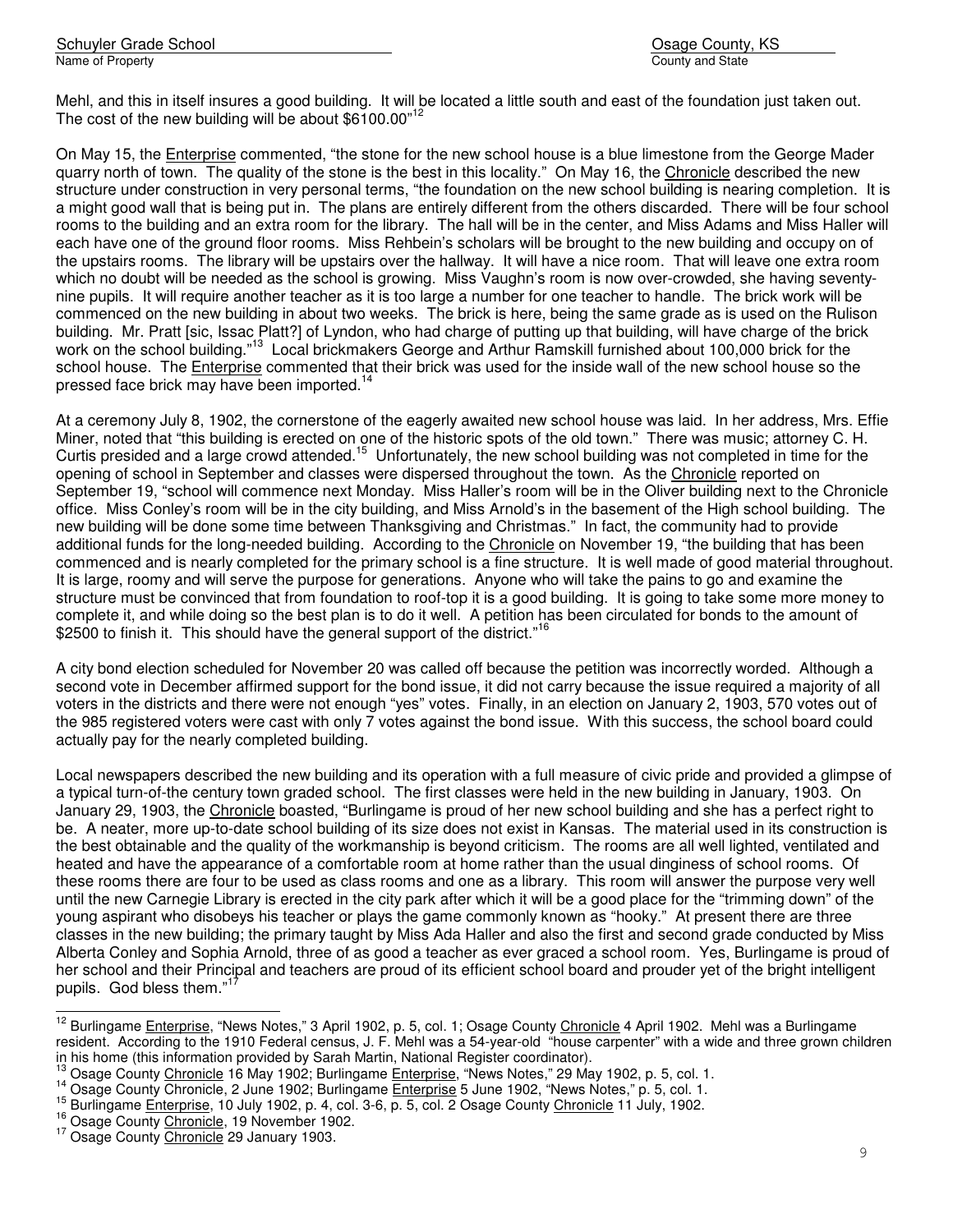The passage of mandatory consolidation in the 1960s had a significant impact on country, town, and city schools. The growth in city schools was due primarily to the post-war baby boom, but also reflected increased student populations from annexation and consolidation. New construction materials and techniques provided inexpensive and lightweight construction that featured wide flexibility for interior spaces. Sprawling one-story facilities became the norm.<sup>18</sup> These trends were reflected in the construction of a Modern style wing in 1954 behind the original Schuyler School building.

Late in 1952, the Burlingame school board acquired the property to the west where the historic Presbyterian Church once stood. Supporters of a new grade school building lobbied the school board in February, 1953, and the board agreed that the construction of such a building would be incorporated in any proposal submitted to patrons of the district.<sup>19</sup> Town leaders set a bond election for May 29, 1953, which, if approved, would provide funds for an addition to the high school building and a new grade school building.<sup>20</sup> However, voters did not approve the \$200,000 bond issue for construction of a new grade school building and \$65,000 for a vocational agriculture addition to the high school.

Consequently, in June, 1954, the school board considered the "problems facing the school system and arrived at what is believed to fundamental requirements as soon as possible for the Burlingame district." Board members unanimously agreed to propose a four-room addition to the present (Schuyler) building with two restroom facilities and school equipment and a vocational agriculture building. By providing restrooms in the addition, the old restrooms could be removed and that space added to basement class rooms. As the reporter explained, the board's action was intended to take care of immediate needs because the general community growth and the possible inclusion of one nearby school district plus part of another district "could very likely crowd the building again a few years from now."<sup>21</sup>

Another bond issue election was scheduled July 16, 1954 with two questions to approve an amount of \$63,000 for the grade school addition and \$23,500 for the high school addition.<sup>22</sup> That bond issue was approved and the school board moved ahead. Bowers & Company, Topeka, were the low bidders on construction of the two school structures and began work on the vocational agriculture addition in September, 1954. Sheahan & Deagan were low bidders on the plumbing and heating contract and Jordan Electric Company was awarded the electrical contract. Both contractors were from Topeka.<sup>23</sup>

Early in 1955, the school board announced that Schuyler School would have a grade school principal for the next school year because additional pupils and the completion of the addition. Classes would include the fifth and sixth grades, then taught in the Lincoln building, and the addition of a kindergarten class. Despite some delays, the addition to Schuyler School was completed in May, 1955. As the newspaper commented, "grade school children in the Schuyler building were happy last week and this when they moved to the new addition which was just completed and equipped with new desks. The kindergarten, first, second and third grades initiated the new rooms and the fifth grade was moved downstairs in the old section but are also happy with the new desks and other equipment." Superintendent R. E. McAdoo authorized the move as soon as plumbers completed installation of heating units. The report continued, "The arrangement now in effect will be continued when school reopens in the fall with the two upstairs rooms used for a divided sixth grade... The new addition has a rather unique ventilation system which forces air through classrooms into cloak rooms and out ventilators in the roof. At the same time, classrooms will be naturally lighted with large window space, further by adequate ceiling lights. The Schuyler addition will be open for inspection during the last day of school celebration during Springesta events. Everyone is welcome to see the building at that time." $2^{2}$ 

Once the new addition was occupied, the school board turned to the improvement of the "old part of the Schuyler building." The walls and foundation of the old building were examined and found in good shape. The engineer suggested new windows matching the west wing which would provide a natural light for classrooms. However, bids exceeded the budgeted funds and the newspaper reported that no major work would be attempted on the basement, but the board issued contracts for new windows and other improvements. Bowers & Company agreed to install new "steel" windows in the old section of the Schuyler building like those installed in the new west wing. They also agreed to fill in windows in the west wall, plaster, and build shelving and closets. The Burlingame Cash Hardware store was low bidder for wiring, plumbing, and heating. The contract provided all new wiring, light fixtures, and a ventilation system for the four classrooms in the old building.

j.

 $^{18}$  Spencer, "Historic Public Schools of Kansas," Section E, 25.

<sup>&</sup>lt;sup>19</sup> "Patrons Request Plans Include New Grade School Building, Burlingame Enterprise-Chronicle 5 March 1953.

<sup>&</sup>lt;sup>20</sup> "School Bond Election Set for Friday, May 29," Burlingame Enterprise-Chronicle 7 May 1953.

 $\frac{21}{10}$  "New Proposal for School Buildings," Enterprise-Chronicle 17 June 1954.

 $^{22}$  "School Building Plans to be Given," **Enterprise-Chronicle 8 July 1954.** 

<sup>&</sup>lt;sup>23</sup> "Bowers Co. Low Bidders on Buildings," **Enterprise-Chronicle 16** September 1954.

<sup>&</sup>lt;sup>24</sup> "Grade School Moves into New Schuyler Annex," Enterprise-Chronicle 12 May 1955.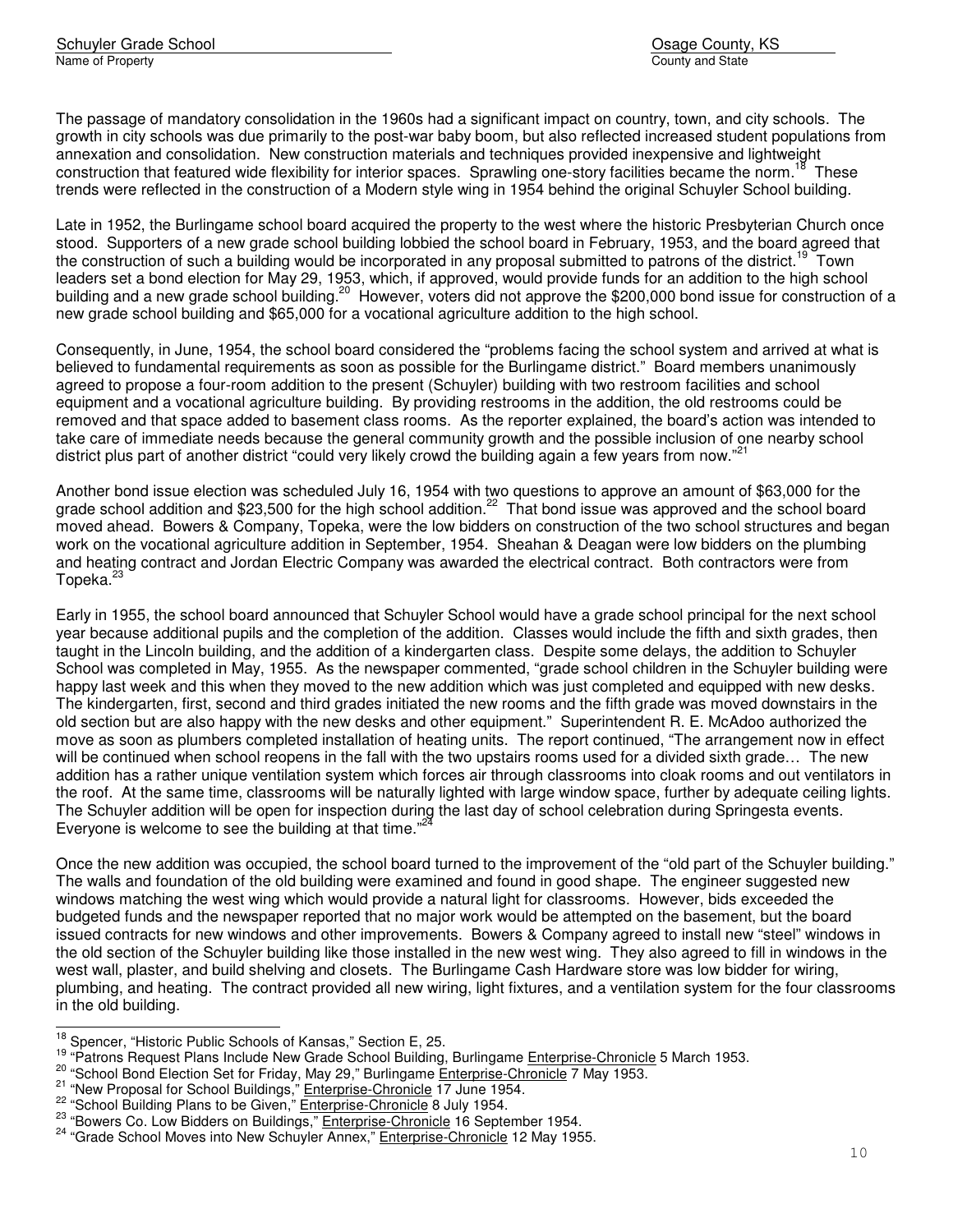Renovation was nearly completed by August 11, 1955. As the Enterprise-Chronicle described, "new and large windows like those in the east and west [sic, actually in the north and south facades] and wainscoting was removed from the walls and stairways inside which was followed by plastering. The work greatly helps the interior and after painting is completed, the old rooms will look almost as nice as the new." Other improvements included a heating system in the old section similar to the new building which provided ventilation of the cloak rooms into the main hall. Removal of the old restrooms opened the basement rooms for indoor recreation. Fire escapes were provided to the west with an exit to the roof of the new addition from the second floor. A firewall was constructed between the old and new sections. The newspaper article commented, "the original Schuyler school structure is sound from the foundation to the roof in spite of the fact that bricks in the wall are not as hard as modern bricks. The roof dormers, which identify the period in which the old building was built, are said to be good and do not affect the roof in particular. Floors in the old building are hardwood and in good condition. They will not be refinished this year for lack of funds and time, but, if sanded, would be very attractive."<sup>25</sup>

Construction of the Modern-style addition and renovation of the Romanesque-style school building were the major alterations to the historic Schuyler School. It served at the community grade school until May, 2001 when a new school building was constructed. A detached annex building was constructed in the 1970s and was used as a classroom, lunchroom, and gymnasium. The Burlingame Historical Preservation Society was organized in April, 2001 and acquired the former school building in October 1, 2001. A grand opening of the Burlingame Schuyler Museum was held June 22, 2002.

## **9. Major Bibliographical References**

- Burlingame Town Association, "Burlingame: Kansas Territory, Its Location, Present Improvements and Future Prospects," (Topeka, KS: Ross Brothers, 1857).
- Cutler, William G., History of the State of Kansas (Chicago, IL: A. T. Andreas, 1883). Accessed online 4 December 2009 at http://www.kancoll.org/books/cutler/osage/osage-co-pt.html.

#### **Newspapers**

- Burlingame Enterprise 4 January 1912; "News Notes," 22 August 1901, p. 5, col. 4; "News Notes," 3 April 1902, p. 5, col. 1; "News Notes," 29 May 1902, p. 5, col. 1; "News Notes" 5 June 1902, p. 5, col. 1; 10 July 1902, p. 4, col. 3-6.
- Burlingame Enterprise-Chronicle "Patrons Request Plans Include New Grade School Building," 5 March 1953; "School Bond Election Set for Friday, May 29," 7 May 1953; "New Proposal for School Buildings," 17 June 1954; "School Building Plans to be Given," 8 July 1954; "Bowers Co. Low Bidders on Buildings," 16 September 1954; "Grade School Moves into New Schuyler Annex," 12 May 1955; "Renovations of Grade School Pared Down," 23 June 1955; "Grade School Nearly Finished," 11 August 1955.
- Osage County Chronicle 27 December 1872; 20 January 1897; 27 May 1897; 16 May 1902; 2 June 1902; 11 July 1902; 19 November 1902; 29 January 1903

Topeka Capital "About Burlingame," 31 March 1888.

#### **Other**

j.

Nimz, Dale E. and Susan Ford, "Burlingame Downtown Historic Preservation Survey," Project Report (2010).

Spencer, Brenda R., "Historic Public Schools of Kansas," National Register Multiple Property Documentation Form (MPDF) 2005.

#### **Previous documentation on file (NPS): Primary location of additional data:**

preliminary determination of individual listing (36 CFR 67 has been x State Historic Preservation Office Requested) **Channel Community** Channel Channel Channel Channel Channel Channel Channel Channel Channel Channel Channel Channel Channel Channel Channel Channel Channel Channel Channel Channel Channel Channel Channel Channel previously listed in the National Register Federal agency Federal agency

<sup>&</sup>lt;sup>25</sup> "Renovations of Grade School Pared Down," Enterprise-Chronicle 23 June 1955; "Grade School Nearly Finished," Enterprise-Chronicle 11 August 1955.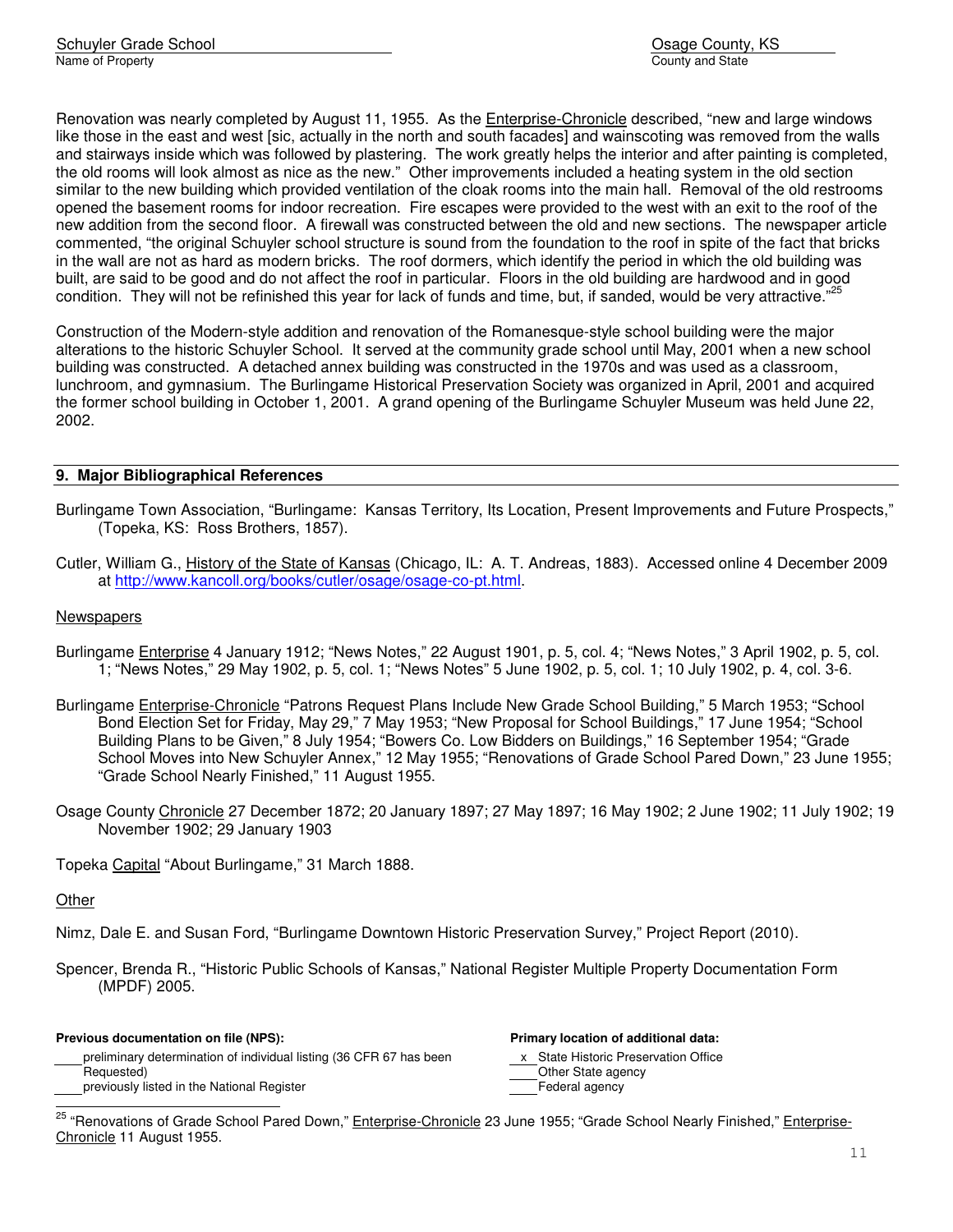| Schuyler Grade School<br>Name of Property                                                                                                                                                                    | Osage County, KS<br>County and State                                                               |  |
|--------------------------------------------------------------------------------------------------------------------------------------------------------------------------------------------------------------|----------------------------------------------------------------------------------------------------|--|
| previously determined eligible by the National Register<br>designated a National Historic Landmark<br>recorded by Historic American Buildings Survey #<br>recorded by Historic American Engineering Record # | Local government<br>University<br>Other<br>Name of repository:<br><b>Kansas Historical Society</b> |  |
| Historic Resources Survey Number (if assigned): ____ N/A_                                                                                                                                                    |                                                                                                    |  |
| 10. Geographical Data                                                                                                                                                                                        |                                                                                                    |  |
| <b>Acreage of Property</b> Less than 1 acre<br>(Do not include previously listed resource acreage)                                                                                                           |                                                                                                    |  |
| <b>UTM References</b><br>(Place additional UTM references on a continuation sheet)                                                                                                                           |                                                                                                    |  |
| 253460<br>4293930<br>15<br>Zone<br>Northing<br>Easting                                                                                                                                                       | 3<br>Northing<br>Zone<br>Easting                                                                   |  |
| $\overline{c}$<br>Northing<br>Zone<br>Easting                                                                                                                                                                | 4<br>Northing<br>Zone<br>Easting                                                                   |  |

**Verbal Boundary Description** (describe the boundaries of the property)

Lots 1-5, E 6.5' Lot 6, Block 33, Burlingame Original Town.

**Boundary Justification** (explain why the boundaries were selected)

This is the original site of the Schuyler Grade School and these lots are historically associated with the building.

| 11. Form Prepared By  |                                                                            |          |                        |
|-----------------------|----------------------------------------------------------------------------|----------|------------------------|
| name/title            | Dale Nimz, historic preservation consultant; research by Linda Fagan, BHPS |          |                        |
|                       | organization For Burlingame Historical Preservation Society                |          | date October 27, 2010  |
|                       | street & number 1928 Countryside Lane                                      |          | Telephone 785.842.8992 |
| city or town Lawrence |                                                                            | state KS | zip code 66044         |
| e-mail                | dalenimz@gmail.com                                                         |          |                        |

#### **Additional Documentation**

Submit the following items with the completed form:

• **Maps:** A **USGS map** (7.5 or 15 minute series) indicating the property's location.

A **Sketch map** for historic districts and properties having large acreage or numerous resources. Key all photographs to this map.

- **Continuation Sheets**
- **Additional items:** (Check with the SHPO or FPO for any additional items)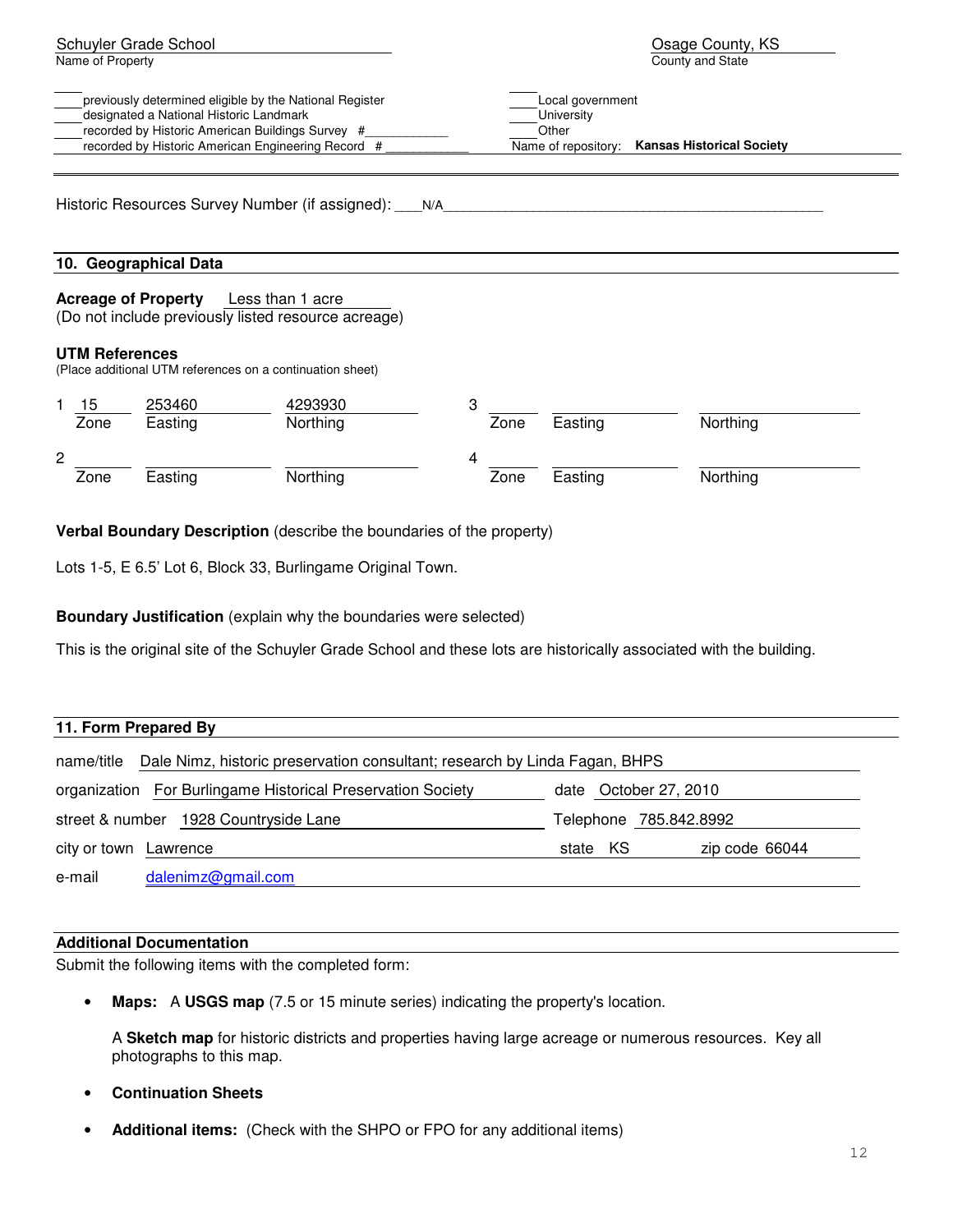#### **Photographs:**

Submit clear and descriptive photographs. The size of each image must be 1600x1200 pixels at 300 ppi (pixels per inch) or larger. Key all photographs to the sketch map.

| <b>Name of Property:</b> | <b>Schuyler Grade School</b> |
|--------------------------|------------------------------|
| <b>City or Vicinity:</b> | <b>Burlingame</b>            |
| County/State:            | <b>Osage County, Kansas</b>  |
| Photographer:            | <b>Dale Nimz</b>             |
| Date:                    | 29 September 2010            |

#### **Description of Photograph(s) and number:**

| 1 of 15  | Main façade, view from east.                                |
|----------|-------------------------------------------------------------|
| 2 of 15  | Main block and addition, view from east southeast.          |
| 3 of 15  | South façade, view from southwest.                          |
| 4.of 15  | Main block and addition, view from west southwest.          |
| 5 of 15  | North façade, addition, accessory buildings from northeast. |
| 6 of 15  | West accessory building, view from southeast.               |
| 7 of 15  | Interior, stairway detail.                                  |
| 8 of 15  | Interior, stairway.                                         |
| 9 of 15  | Interior, first floor south classroom, view from east.      |
| 10 of 15 | Interior, second floor south classroom, view from west.     |
| 11 of 15 | Interior, second floor south classroom, view from east.     |
| 12 of 15 | Hallway in addition, view from east.                        |
| 13 of 15 | Southeast classroom in addition, view from northwest.       |
| 14 of 15 | Northwest classroom in addition, view from northeast.       |

#### **Property Owner:**

| (complete this item at the request of the SHPO or FPO)                                       |                                |          |  |                        |
|----------------------------------------------------------------------------------------------|--------------------------------|----------|--|------------------------|
| Burlingame Historical Preservation Society (BHPS), attn: Linda Fagan, Carolyn Strohm<br>name |                                |          |  |                        |
|                                                                                              | street & number 117 S. Dacotah |          |  | Telephone 785.654.3170 |
|                                                                                              | city or town Burlingame        | state KS |  | zip code 66413         |

**Paperwork Reduction Act Statement:** This information is being collected for applications to the National Register of Historic Places to nominate properties for listing or determine eligibility for listing, to list properties, and to amend existing listings. Response to this request is required to obtain a benefit in accordance with the National Historic Preservation Act, as amended (16 U.S.C.460 et seq.).

**Estimated Burden Statement**: Public reporting burden for this form is estimated to average 18 hours per response including time for reviewing instructions, gathering and maintaining data, and completing and reviewing the form. Direct comments regarding this burden estimate or any aspect of this form to the Office of Planning and Performance Management. U.S. Dept. of the Interior, 1849 C. Street, NW, Washington, DC.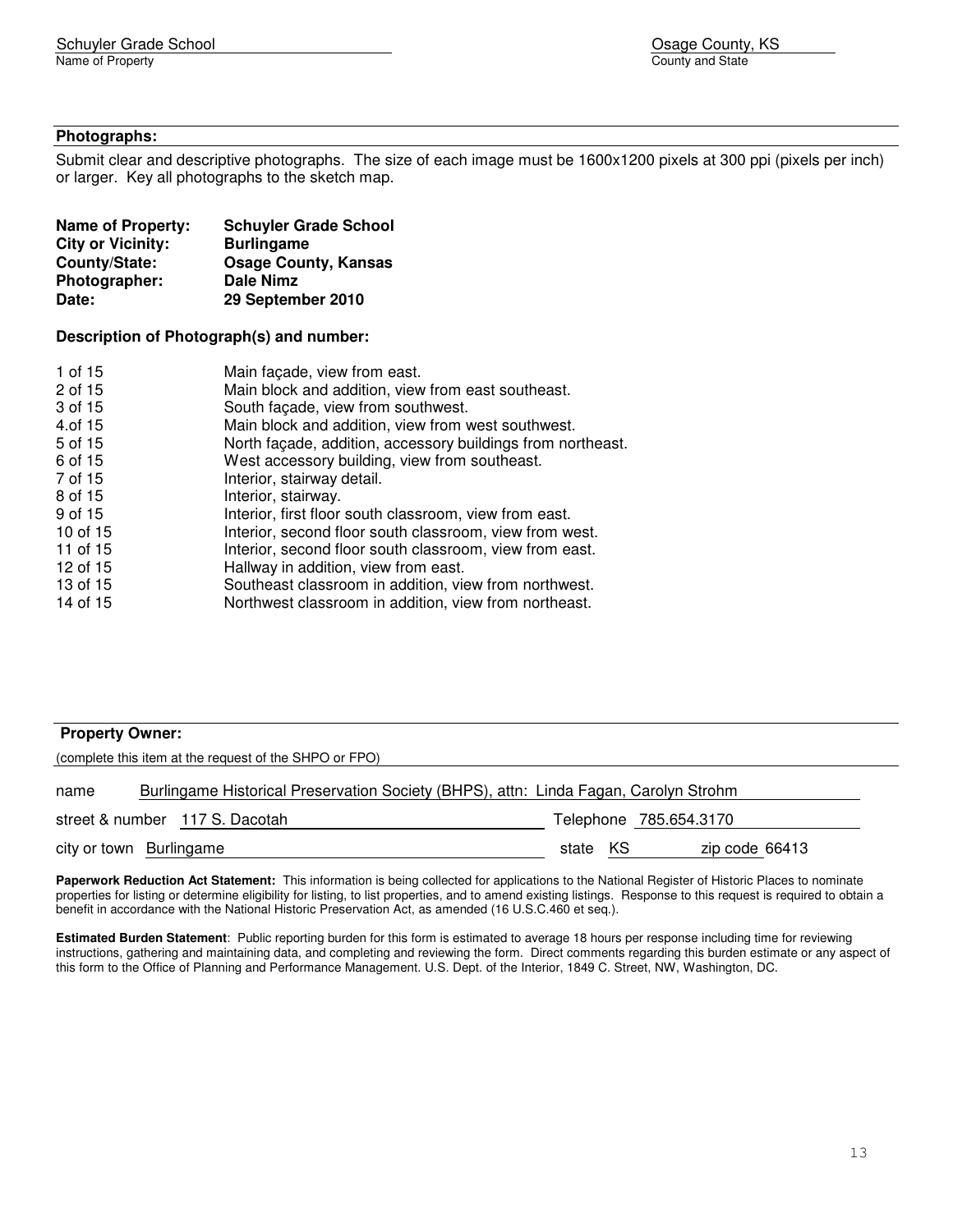Osage County, KS<br>County and State

# Sanborn Fire Insurance Map – 1912, Sheet 1



Sanborn Fire Insurance Map – 1923, Sheet 3